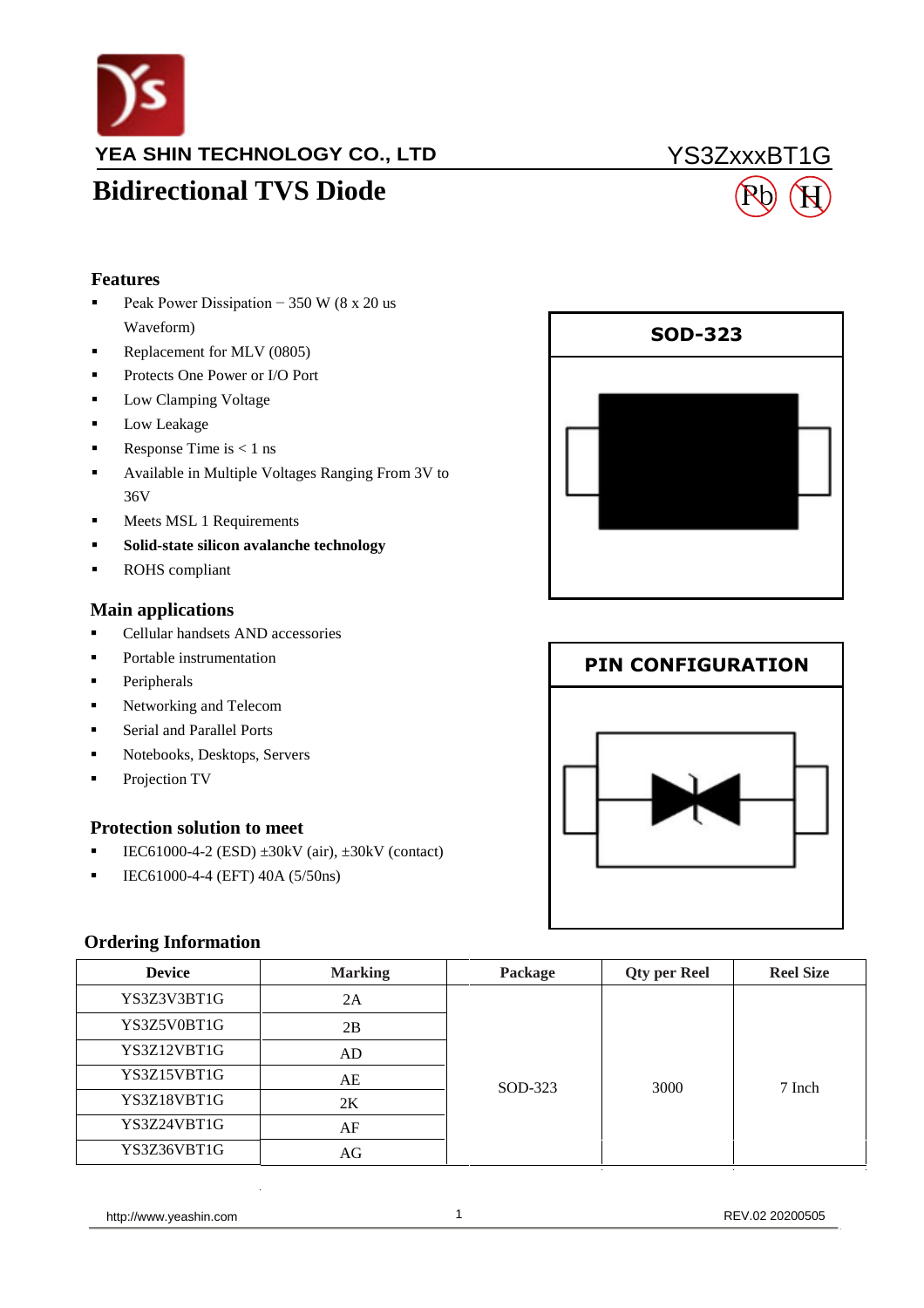## **DEVICE CHARACTERISTICS**

### YS3ZxxxBT1G

| Maximum ratings (Tamb=25 <sup>o</sup> C Unless Otherwise Specified) |                  |                |              |  |
|---------------------------------------------------------------------|------------------|----------------|--------------|--|
| <b>Parameter</b>                                                    | <b>Symbol</b>    | <b>Value</b>   | Unit         |  |
| Peak Pulse Power (tp=8/20µs waveform)                               | P <sub>PPP</sub> | 350            | <b>Watts</b> |  |
| ESD Rating per IEC61000-4-2:<br>Contact                             |                  | 30             | KV           |  |
| Air                                                                 |                  | 30             |              |  |
| Lead Soldering Temperature                                          | Tī.              | 260 (10 sec.)  | °C           |  |
| <b>Operating Temperature Range</b>                                  | T                | $-55 \sim 150$ | °C           |  |
| <b>Storage Temperature Range</b>                                    | <b>TSTG</b>      | $-55 \sim 150$ | $^{\circ}$ C |  |
| Lead Solder Temperature – Maximum (10 Second Duration)              | Tг.              | 260            | °C           |  |

*Maximum ratings are those values beyond which device damage can occur. Maximum ratings applied to the device are individual stress limit values (not* 

*normal operating conditions) and are not valid simultaneously. If these limits are exceeded, device functional operation is not implied, damage may occur and reliability may be affected.*

*\*Other voltages may be available upon request.*

*1. Non-repetitive current pulse, per Figure 1.*

| Electrical characteristics (Tamb=25 <sup>o</sup> C Unless Otherwise Specified) |             |                        |                                               |           |                |          |           |         |
|--------------------------------------------------------------------------------|-------------|------------------------|-----------------------------------------------|-----------|----------------|----------|-----------|---------|
|                                                                                |             | $I_R$ @                | $V_{\mathbf{R}\mathbf{R}}\otimes 1\text{ mA}$ | $V_{C1}$  | $V_{C2}$       | $I_{PP}$ | $P_{PPP}$ | $C_{J}$ |
| <b>Device</b>                                                                  | <b>VRWM</b> | <b>V<sub>RWM</sub></b> | (Volts)                                       | @ 1 A IPP | $@$ <b>IPP</b> | (Amps)   | (Watt)    | (pF)    |
|                                                                                | (V)         | (uA)                   | <b>Min</b>                                    | (V)       | (V)            | Max.     | Max.      | (typ)   |
| YS3Z3V3BT1G                                                                    | 3.3         | 20                     | 4                                             | 7.8       | 28             | 17       | 350       | 100     |
| YS3Z5V0BT1G                                                                    | 5           | 5                      | 6                                             | 8         | 17             | 20       | 350       | 75      |
| YS3Z12VBT1G                                                                    | 12          |                        | 13.3                                          | 19        | 38             | 8        | 250       | 30      |
| YS3Z15VBT1G                                                                    | 15          |                        | 16.7                                          | 24        | 45             | 5        | 250       | 22      |
| YS3Z18VBT1G                                                                    | 18          |                        | 20                                            | 29        | 68             | 5        | 250       | 20      |
| YS3Z24VBT1G                                                                    | 24          |                        | 26.1                                          | 43        | 79             | 3        | 250       | 12      |
| YS3Z36VBT1G                                                                    | 36          |                        | 40                                            | 60        | 90             | 2.5      | 250       | 30      |

*Junction capacitance is measured in VR=0V,F=1MHz*

| <b>Symbol</b>          | <b>Parameter</b>                   |  |
|------------------------|------------------------------------|--|
| <b>VRWM</b>            | Working Peak Reverse Voltage       |  |
| <b>VBR</b>             | Breakdown Voltage @ I <sub>T</sub> |  |
| $V_C$                  | Clamping Voltage @ IPP             |  |
| $I_T$                  | <b>Test Current</b>                |  |
| <b>IRM</b>             | Leakage current at VRWM            |  |
| <b>T</b> <sub>PP</sub> | Peak pulse current                 |  |
| $C_{O}$                | Off-state Capacitance              |  |
| Cı                     | Junction Capacitance               |  |



http://www.yeashin.com 2 2 REV.02 20200505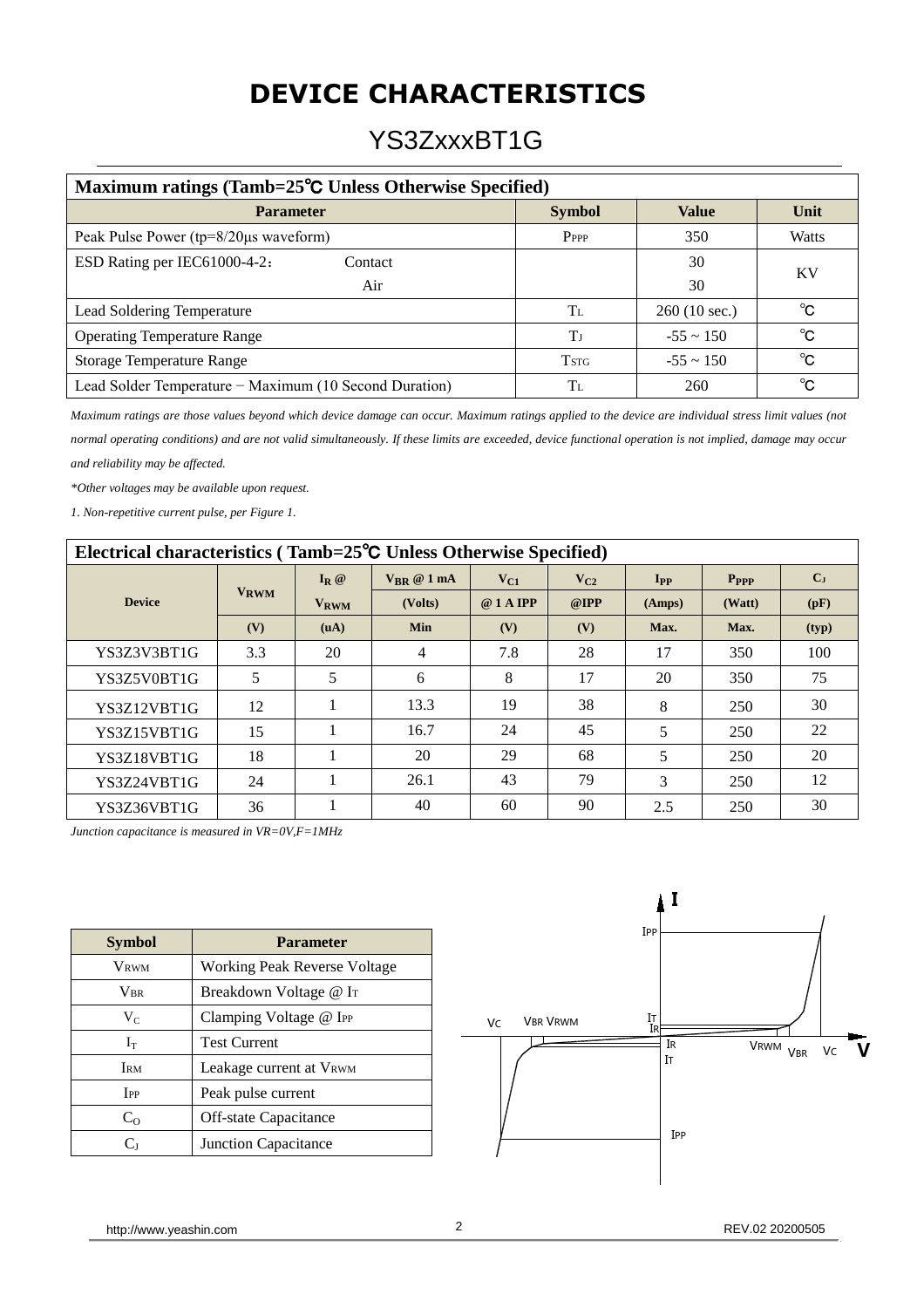## **DEVICE CHARACTERISTICS**

YS3ZxxxBT1G





**Non-Repetitive Peak Pulse Power vs. Pulse Time Pulse Waveform**





**Power Derating Curve**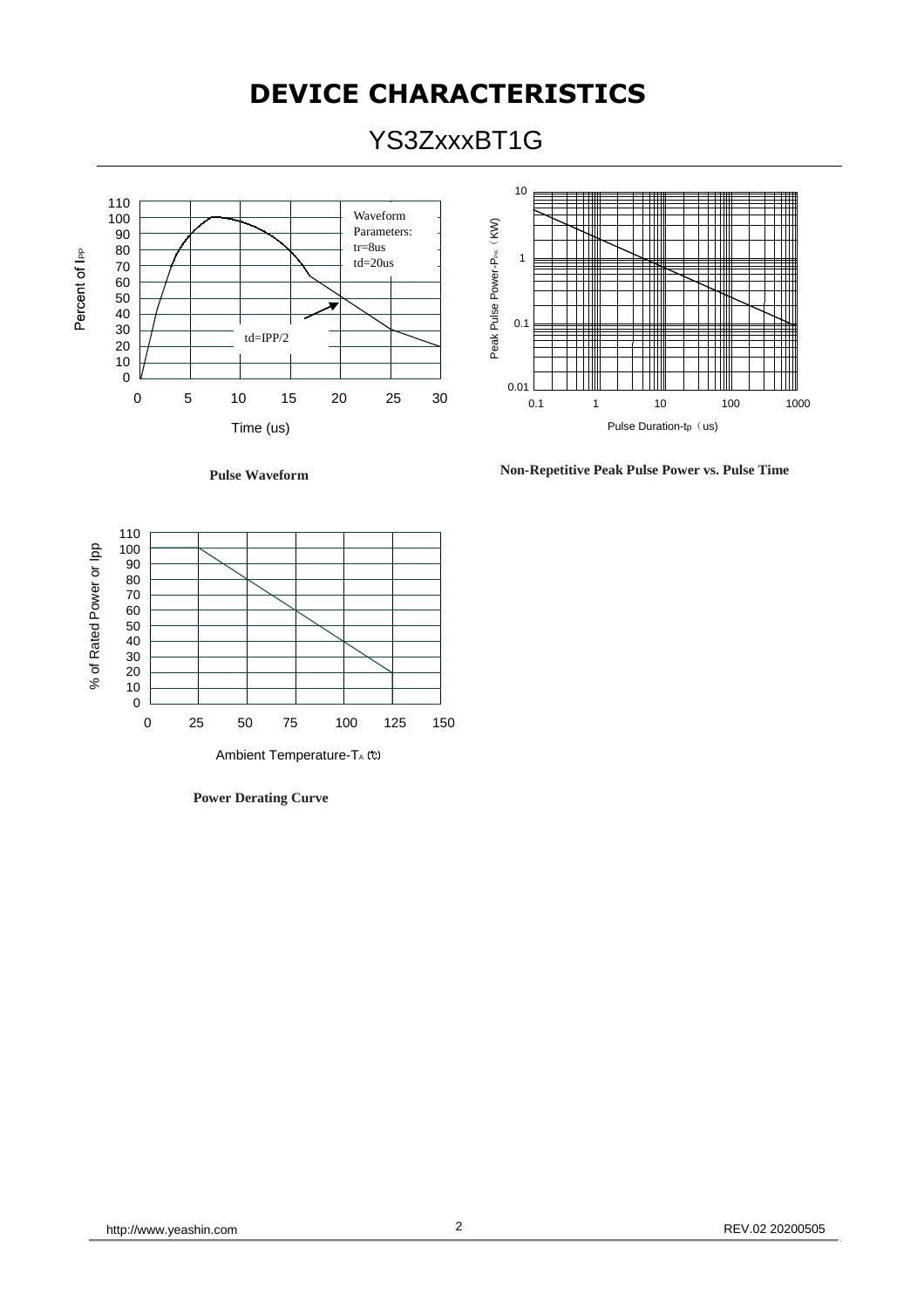### **DEVICE CHARACTERISTICS**

### YS3ZxxxBT1G

### **Typical applications**

#### **I/O Line Protection**



#### **Circuit board layout and protection device placement**

Circuit board layout is critical for the suppression of ESD, Electrical Fast Transient (EFT) and surge transients. The

following guidelines are recommended:

- 1. Place the protection device as close to the input terminal or connector as possible.
- 2. The path length between the protection device and the protected line should be minimized.
- 3. Keep parallel signal paths to a minimum.
- 4. Avoid running protected conductors in parallel with unprotected conductor.
- 5. Minimize all printed-circuit board conductive loops including power and ground loops.
- 6. Minimize the length of the transient return path to ground.
- 7. Avoid using shared transient return paths to a common ground point.
- 8. Ground planes should be used whenever possible. For multilayer printed-circuit boards, use ground vias.